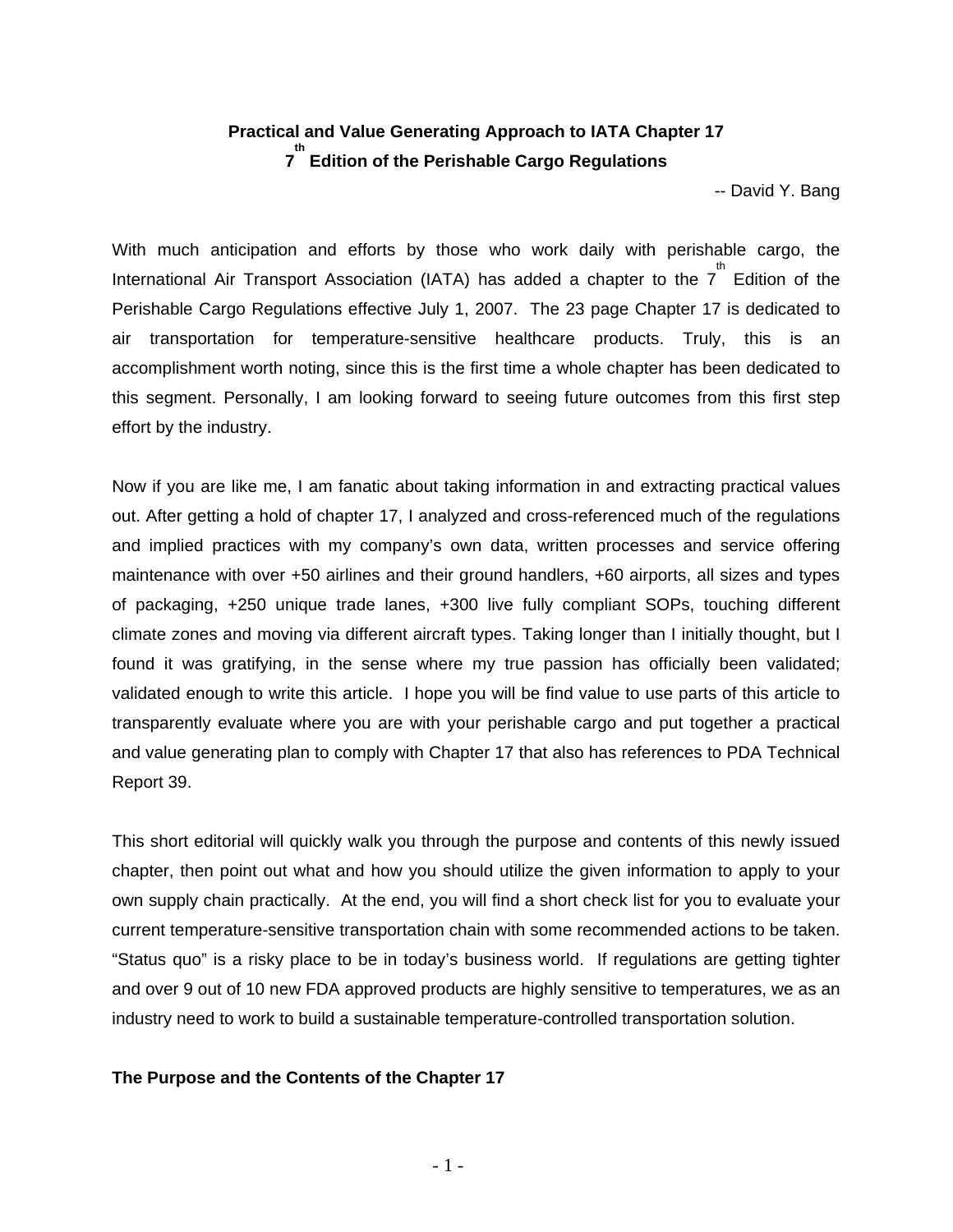The chapter states, "The purpose of this chapter is **to provide information on the factors that affect temperature-sensitive healthcare products** and **to indicate critical control points in the air transport logistics that can impact these sensitive products** and **to provide best practices conforming to regulatory agencies requirements.**"

To quickly dive in to what information the chapter provides on the factors that affect temperature-sensitive healthcare products, starts at section 17.2 Global Regulatory Requirements and Maintaining Product Quality and stretches all the way to 17.6 Expectations for Shipping Pharmaceutical Products.

*17.2 Global Regulatory Requirements and Maintaining Product Quality section* gives a very general overview of those regulatory bodies such as the World Health Organisation (WHO), The International Committee on Harmonization (ICH), and the US Food and Drug Administration (FDA) and their emphasized and publicized expectations regarding temperature control during transport and storage. This section also gives a brief background on product stability studies, i.e. Good Manufacturing Practices (GMP), and Good Storage Practices (GSP).

*Section 17.3 Good Trade and Distribution Practices (GTDP) for Pharmaceutical Starting Materials* opens by stating how the quality of pharmaceutical starting materials can be compromised by lack of "adequate" control of all activities going through GMP, GSP and GTDP. Now, my practical sense kicks in here. Depending on your knowledge, depth, scope within the industry your opinion of what is adequate and what is not, can vary. I at this point am not sure if section 17.3 could truly address the vagueness of the word "adequate", due to the complexity of the issue. But on a whole, I would be interested to see how future editions evolve.

*Section 17.4 Cold Chain Management* also begins with, "Loss of quality is a cumulative process whereby every little break adds up". The implication by IATA makes a valid part that everybody is involved in the cold chain. Problems don't just lie with manufacturers, freight forwarders, or airlines, each party should be responsible for their own area and custody. Cold chain management of vaccines is briefly discussed; it highlights how even a small temperature excursion can negatively affect the overall product. *17.4.3 Correct Storage Conditions section* touches on the implications of temperature extremes (low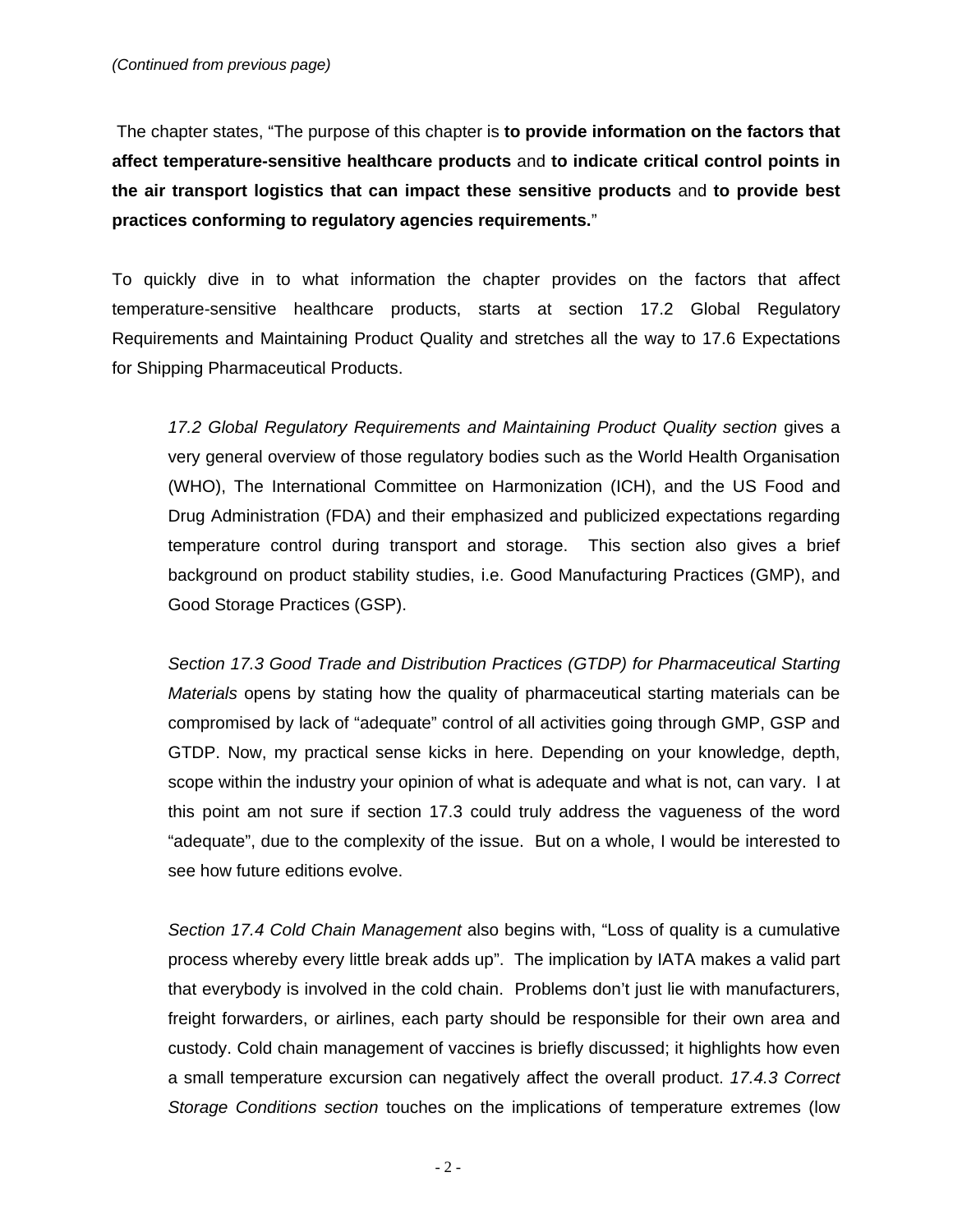and high), and also how direct sun lights affects the efficacy of products.

*Section 17.5 Air Transport Logistics Overview* gives pretty quick lesson for those unfamiliar with air transport. It discusses the characteristics of legacy carriers, integrators, all cargo carriers, and charters as it pertains to temperature-sensitive air transport. It briefly illustrates service level dynamics between shipper, forwarder, and airlines.

*Section 17.6 Expectations for Shipping Pharmaceutical Products* list the following expectations:

- All pharmaceutical manufacturers are required by Regulatory agencies to provide evidence that the product safety, identity, potency, purity, and integrity will be maintained at varying storage conditions.
- Testing and qualifying container and pack out configuration
- Proper action in case of delays
- Developing and managing SOP
- Transport instructions from the forwarder to the carrier
- Pre-condition procedures

The second half of the chapter devotes itself to critical control points in air transport logistics that can impact sensitive products and also provides best practices for conforming to regulatory agencies' requirements, starting from *17.7 Active Packaging Systems* to *17.12 Additional Shipper Considerations*.

*17.7 Active Packaging Systems* sections gives overview of the technology use, and is accompanied by a few illustrations of the active systems, currently available, and brief loading and handling instructions. Of course, these packaging manufacturers have much more detailed handling instructions and equipment specifications on their website and/or published manuals, which become critical especially in risk analysis and contingency planning.

*17.8 Passive Packaging Systems* discusses base technology behind Passive Packaging, disposable containers, reusable or durable containers, gel packs, and phase change materials; generically it touches on handling procedures.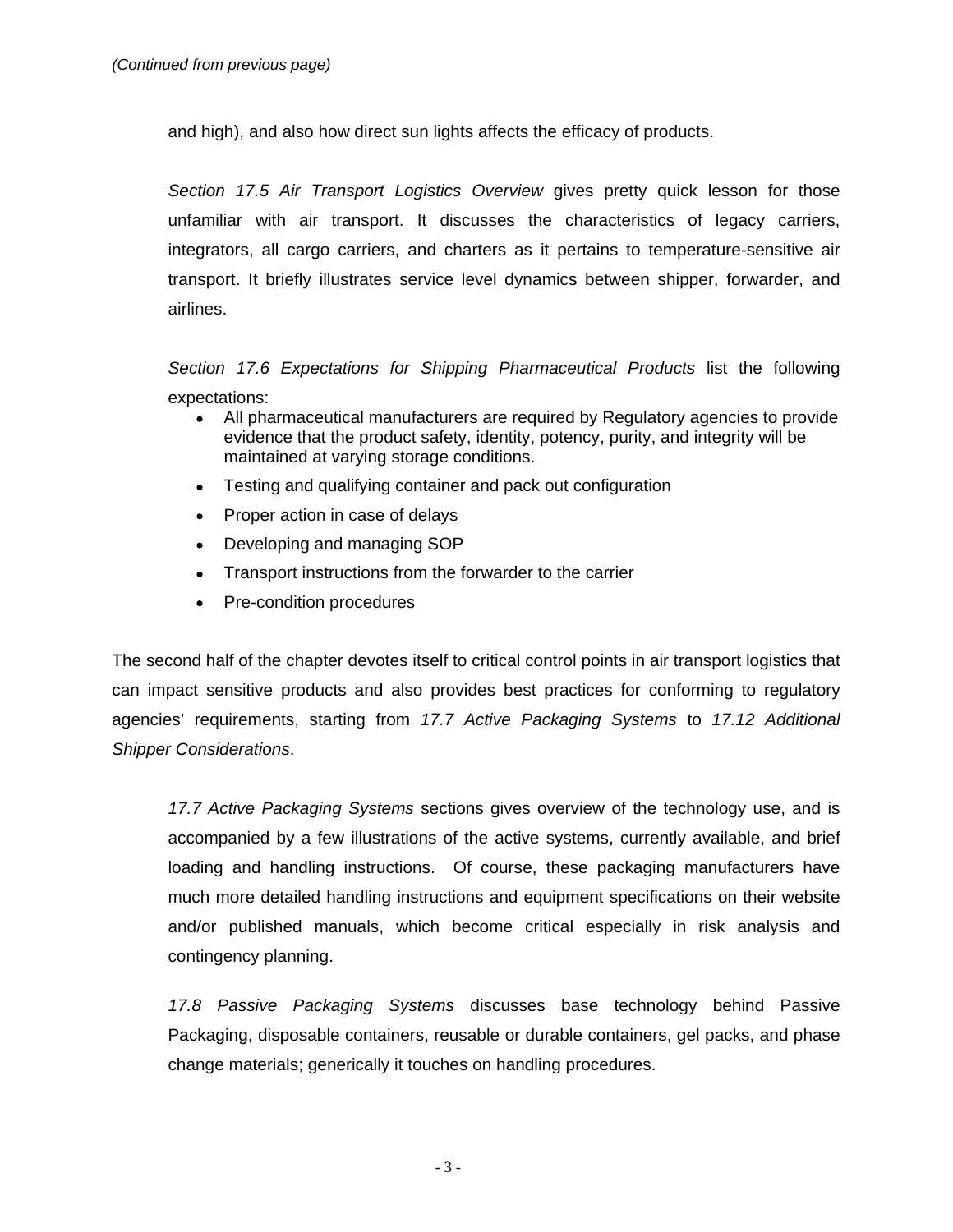*17.9* is dedicated to *Package Labeling*. This particular section concludes that there is no industry standard labeling for handling of temperature sensitive medicinal packages in transport. Which can worsen the situation when well intended individuals misread applied labels. This relates back to proper handling procedures with each party, ensuring that simple carelessness does not ruin products in transport.

*17.10 Storage Temperatures as Defined by the U.S. Pharmacopeia* consists of a reference to the USP 29 and general notices and definitions.

*17.11 Standard Operating Procedures (SOP's) and service agreements* list the headings of SOPs between Freight Forwarder and Carrier as well as Shipper and Freight Forwarder. While "adequate", I found it missing some of the operational contents, descriptions, operational impacts and as well as change management and continuous improvement methodologies.

*17.12 Additional Shipper Considerations* concludes the last part of this chapter briefly goes over barometric pressure, radio frequency, and x-rays.

Chapter 17 also features two helpful appendices. *The first appendix* gives a useful table of ventilation, heating and cooling capability of Airbus and Boeing aircraft while *the second appendix* generally states design requirements for thermal, insulated and refrigerated containers by referring to the current edition of the *IATA ULD Technical Manual*.

## **What and how you should utilize the information given to actually implement in your supply chain… Well, you'd better before any regulatory agent forces you to do so!**

I hope the journey of condensing 23 pages of Chapter 17 into a few brief pages was ok with you. Now, I hope you say "I got it!" And if not, I hope you will ask, "David, what would you recommend me to do?"

Technically, this IATA Chapter is to be a binding guidance and expected to be adhered to by IATA airline members. However, I see still a couple of editions to go for us to see this Chapter come to the similar level of other IATA regulations like dangerous goods handling. Since this has now been published, I am sure regulatory bodies will start referring to the implied regulation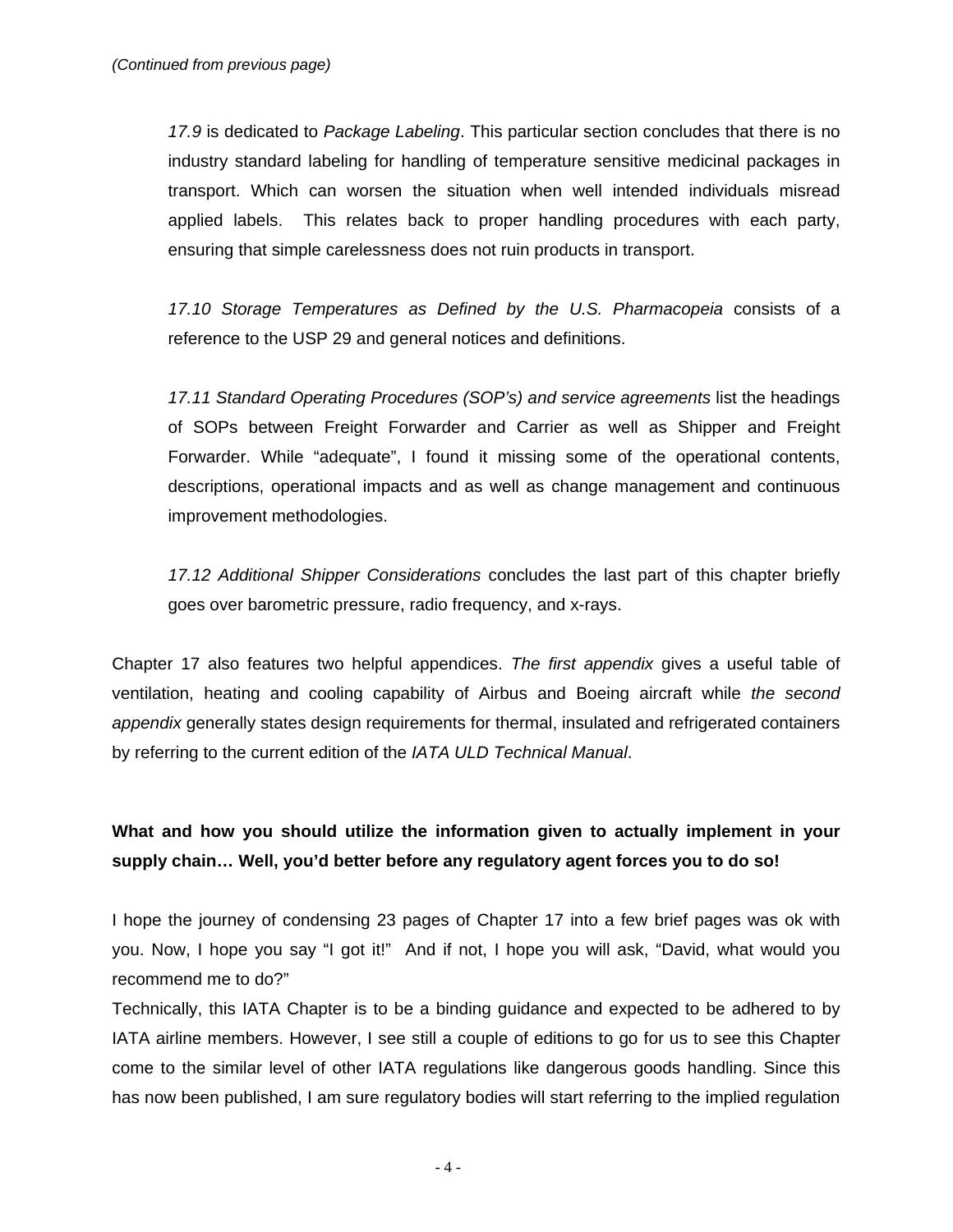in this chapter when they inquire and inspect your air transportation of pharmaceuticals. Similarly, PDA's Technical Report 39 and USP 1079 are often referenced by these same regulatory inspectors.

*Section 17.2 Global Regulatory Requirements and Maintaining Product Quality to 17.6 Expectations for Shipping Pharmaceutical Products* are meant to be informational and setting the precedent for implied regulation to come. More of the action-oriented information comes from *17.7 Active Packaging Systems to 17.11 Standard Operating Procedures (SOP's) and service agreements*. However, from practical and yet compliance perspectives, having demonstrably robust SOPs and service agreements in place with solid change management and deviation detection mechanisms (which the chapter does not cover) for all your temperature sensitive products can make your supply chain far more than just compliant to IATA's Chapter 17 in the  $7^{th}$  Edition of the Perishable Cargo Regulations, but holding your temperature-sensitive supply chain to a much higher standard of excellence. These SOPs should be thorough, covering all aspects with more detail than what's described in this chapter. These documents should be live and active with direct links to various parties in the cold chain, who are performing and essentially assuming responsibility for certain roles of the cold chain; where responsibilities are clear and assigned with process management, contingency planning, and robust continuous improvements exist for all shipments.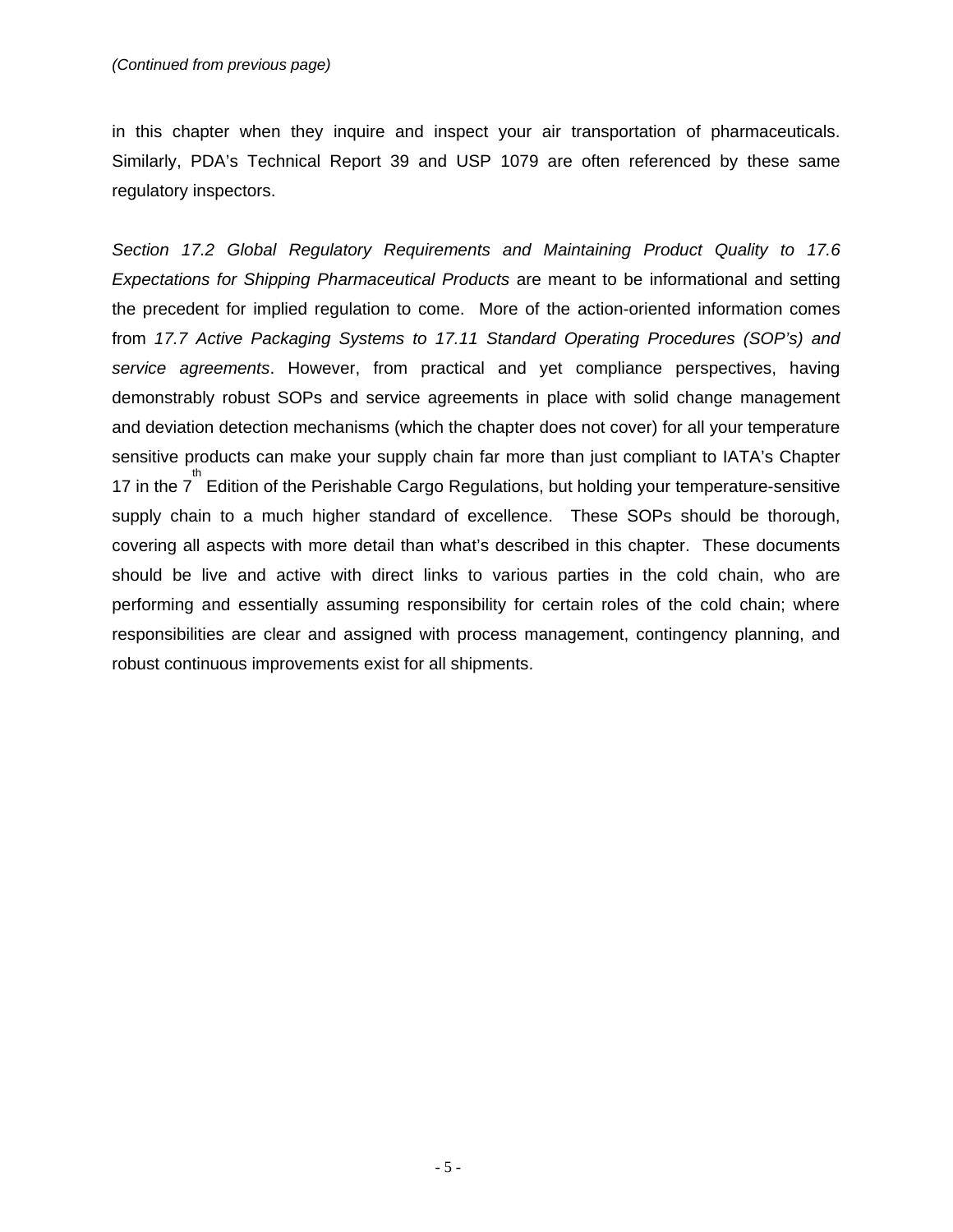

#### **Where to start?**

First, take a deep breath I have thrown a lot at you in a relatively short amount of time. Recognizing that each person may start at various points in their understanding of the abovementioned topics, I've put together a simple self-evaluation check list that can be helpful for you to assess your situation. Of course, this list should be customized for various cases of your cold chains with further details and variables.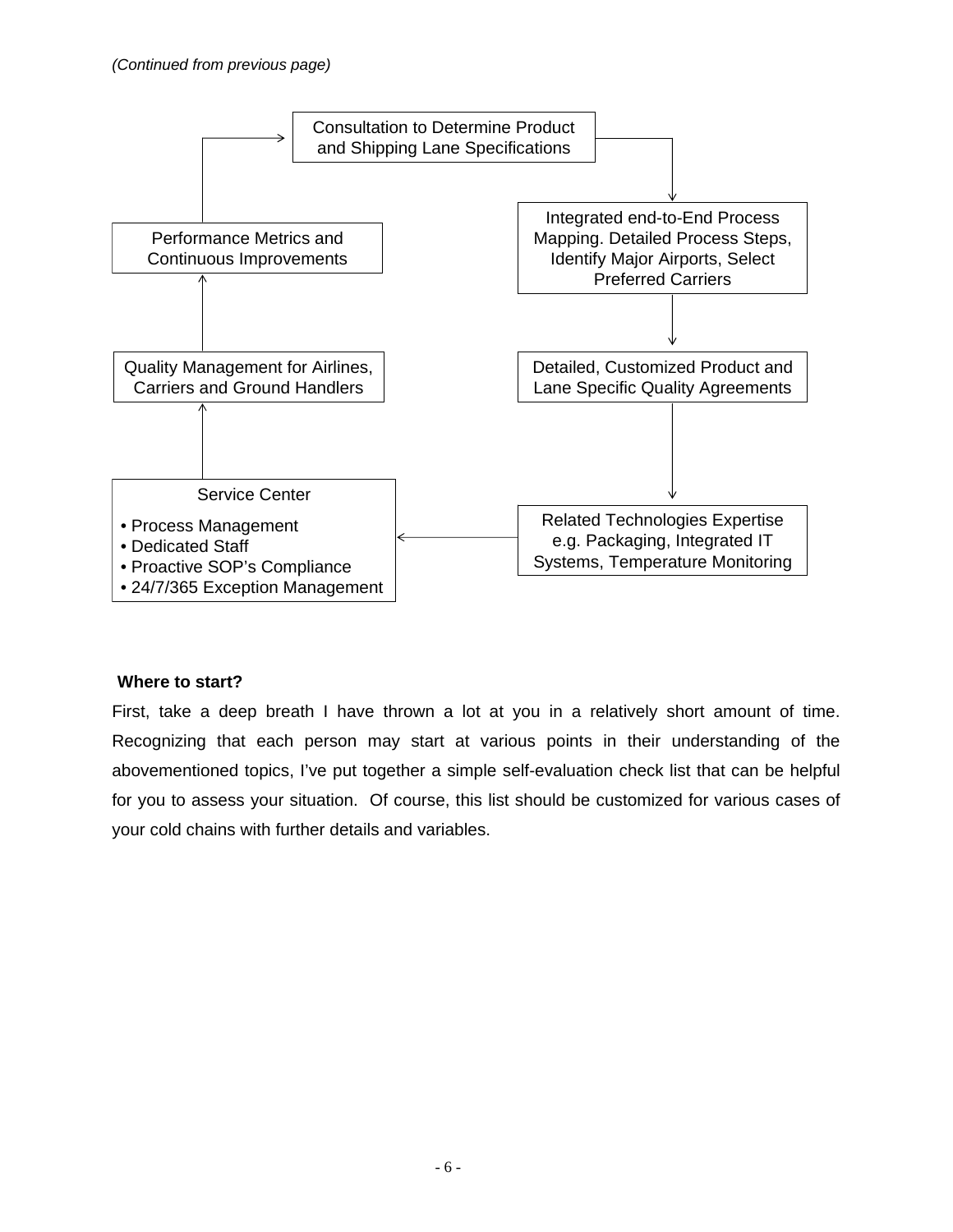| <b>Check</b> | <b>Task</b>                                                                             |
|--------------|-----------------------------------------------------------------------------------------|
|              | Incorporate IATA Chapter 17 of 7th Edition of the Perishable Cargo Regulations into     |
|              | your department's training log.                                                         |
|              | If you have done so already, train your personnel and log it properly.                  |
|              | List all products, packaging types, origins and destinations, carriers, and forwarders  |
|              | Check if there are consistent and regulatory compliant SOPs that have the headings      |
|              | described in section 17.11 (at the minimum ensure solid change management is in         |
|              | place).                                                                                 |
|              | All deviations to those SOPs should be documented with complete root causes and         |
|              | investigation reports for all your shipments. You should be readily able to identify if |
|              | any of your shipments are NOT compliant to the SOPs in near-real time and               |
|              | historically.                                                                           |
|              | There should be a continuous improvement program in place. If you do experience         |
|              | deviations from the implemented SOP, procedures need to be installed to correct         |
|              | them and the root cause. You will need to monitor the progress, and document them       |
|              | properly.                                                                               |

### **About David Y. Bang**

David Y. Bang is CEO of LifeConEx, LLC (www.lifeconex.com), a joint venture between DHL Global Forwarding (www.dhl.com), the world's largest air and ocean freight forwarder and part of Deutsche Post World Net (www.dpwn.com), and Lufthansa Cargo (http://www.lufthansacargo.com) the leading airfreight cargo company on the international market. LifeConEx is the only industry-specific provider of integrated end-to-end temperature controlled transportation solutions for the Life Sciences Industry.

Prior to his current role, David, a founding member of the JV, served as Sr. VP Business Development and Implementation leading the establishment of LifeConEx's proprietary virtually integrated and regulatory compliant end-to-end process and customer solution designs for temperature controlled transportation and its unique IT platforms. Being with DHL for the last 9 years specializing in strategic global account acquisitions and implementations, David has been deeply involved with DHL's Life Sciences & Healthcare development over the last 6 years successfully managing a global strategic team acquiring and implementing multiple global customer contracts generating double digit growth for the Life Sciences & Healthcare sector of DHL. His teams methodologically engineered large life sciences customers' global transportation network implementation and post implementation process to ensure the customer base sustainability, providing customers with transparent and process driven implementation